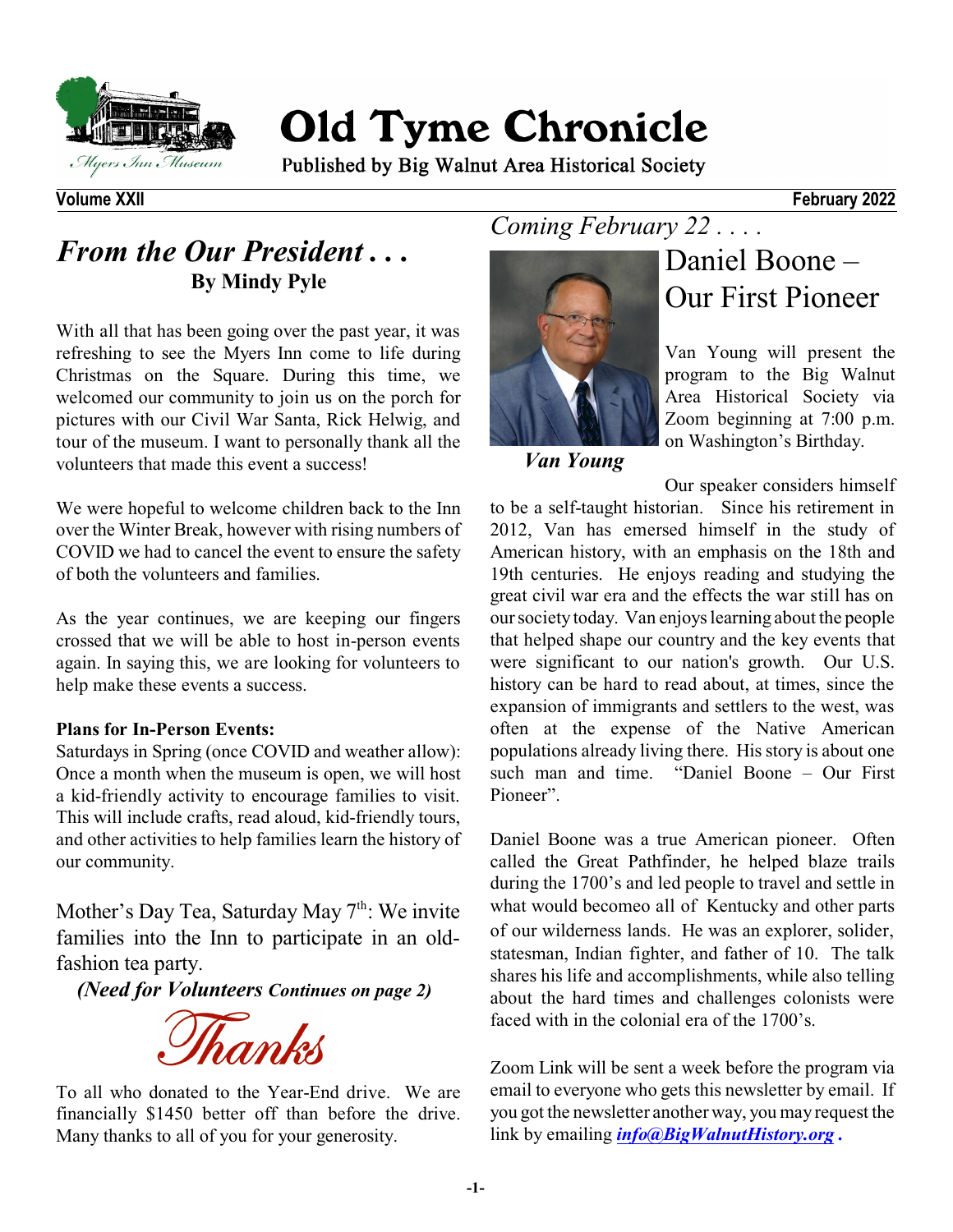### *Need for Volunteers - Continued from page 1* **Need for Volunteers:**

Clean the Myers Inn on a regular basis. This includes sweeping, dusting, cleaning kitchen and bathrooms. Compensation available. If you are interested or know someone that is interested, please reach out to Polly Horn at [info@BigWalnutHistory.org.](mailto:info@BigWalnutHistory.org.)

### **Children's Workshop, Saturdays from 12-3:**

- Volunteers to develop ideas for activities - Volunteers to work with children during events

- Mother's Day Tea: We need a lead person to help organize and plan the event. The food can be catered and/or we can use the baking talents of our members.

If you have children or grandchild that are interested in helping, we can provide documentation for volunteer hours for school which can be a great reference when needed.

If you are interested in volunteering or know someone that is interested please send me an email at

[mindypyle@gmail.com](mailto:mindypyle@gmail.com) c reach out to Polly at 740-965-33582.

| <b>OFFICERS</b>           |
|---------------------------|
| Mindy Pyle, President     |
| Chip Welch, Secretary     |
| Bill Kavage, Treasurer    |
| Polly Horn, Curator of    |
| Myers Inn Museum          |
| <b>TRUSTEES</b>           |
| Alice Lacher              |
| Ashley Hornbacker         |
| <b>Bill Comisford</b>     |
| Damon Bower               |
| Jon Geyer                 |
| Mel Meyers                |
| <b>Rick Helwig</b>        |
| <b>Roger Roberts</b>      |
| To contact email to       |
| Info@BigWalnutHistory.org |

# **Calendar of Events**

### VINTAGE VALENTINES ON DISPLAY February 1 at 6:00 BWAHS Board Meeting via Zoom February 22 at 7:00 Program: "Daniel Boone – Our

First Pioneer" presented by Van Young via zoom

### **MYERS INN MUSEUM IS OPEN 12-3 ON SATURDAYS Special Tours maybe arranged on another day by calling 740-965-3582**

# *Trenton Township History*

Part One of the Trenton history is based on the "History of the Perfect Family," written by Middleton Perfect and given at the Perfect Reunion held in Sunbury Grove in 1884. Suzanne Allen retold this in her book, "A Bit About Our Past in the Big Walnut Community," which is sold in the Myers Inn Gift Shop.

Middleton also wrote about Trenton in the 1875 "Illustrated Historical Atlas of Delaware County."

| Individual \$20, Family \$35, Business 10 or fewer employees \$50,<br>Business 11-99 employees \$75, Business 100 or more employees \$100, |
|--------------------------------------------------------------------------------------------------------------------------------------------|
| Name                                                                                                                                       |
| Address or P. O. Box                                                                                                                       |
| Town<br>$\mathsf{Zip}$                                                                                                                     |
| Phone $\begin{pmatrix} 1 & 1 \\ 1 & 1 \end{pmatrix}$                                                                                       |
| Email Address <b>Email</b>                                                                                                                 |
| <b>Send with check for dues to BWAHS</b>                                                                                                   |
| P.O. Box 362                                                                                                                               |
|                                                                                                                                            |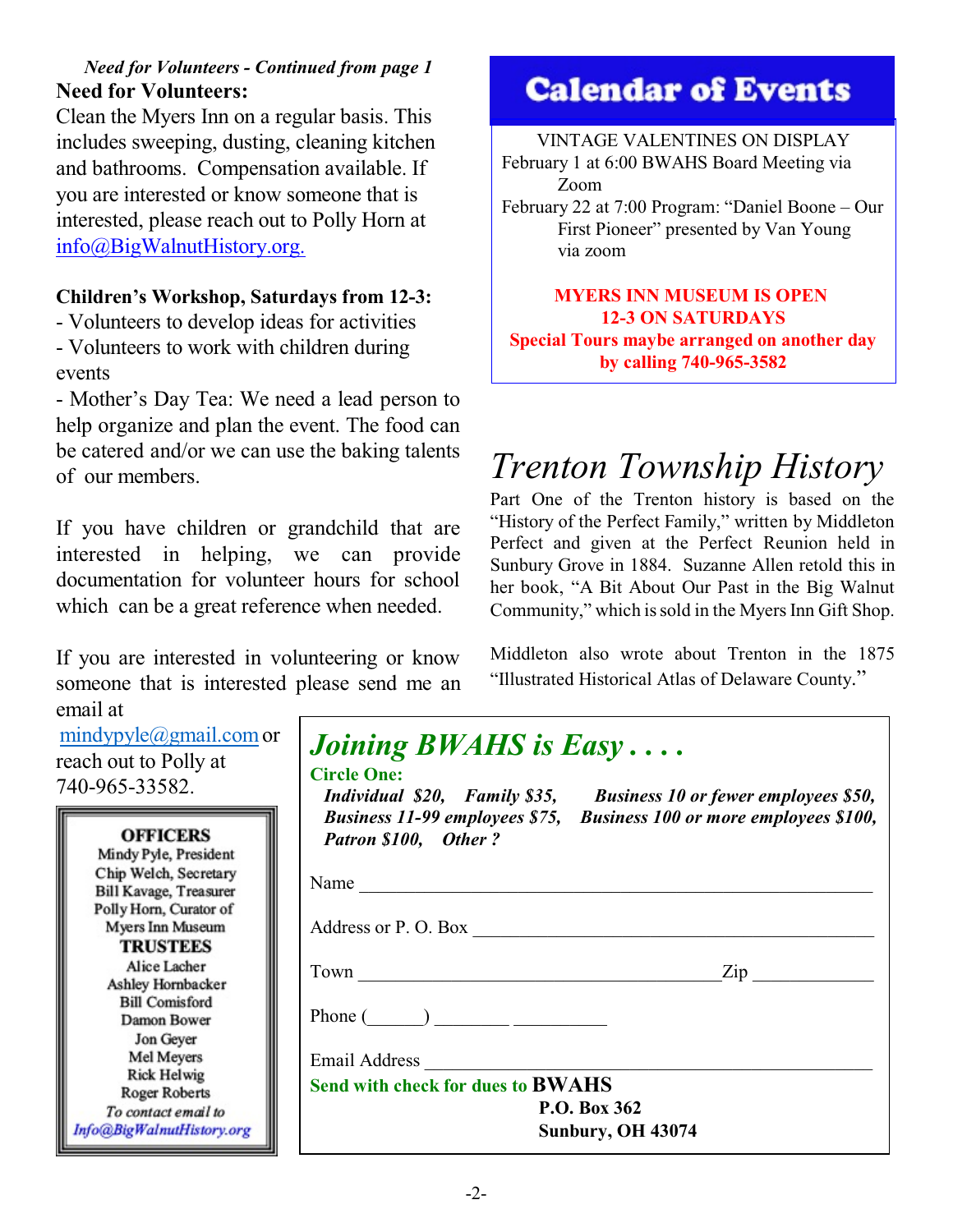

*Big Rock Got its Name from Glacial Boulder*

### Trenton Township, Part One *Compiled by Polly Horn*

Trenton Township became what was left of Sunbury Township after Harlem, Porter and half of Berkshire and Genoa as well as Peru, Bennington, Lincoln and Harmony in Morrow County were formed. There is an 1820 census record for Big Rock which probably includes much of Sunbury Township and the early settlers of what is now Trenton.

Middleton Perfect is listed as the authority on Trenton history in the 1879 Atlas of Delaware County. To emphasize the potential of the land and woods, he tells of one settler who came in 1817 had only the clothes he wore but he accumulated \$30,000.

He noted much of the eastern part was still not developed but referred to Gilbert Van Dorn when he noted New Jersey furnished the skilled tavern keepers. The northern part of the township was settled by industrious people from the Little Blue State. Acolony from Ithaca, New York settled in the south and one from Pennsylvania in the west part. All were strong men, well fitted for toil in a forest.

Suzanne Allen, a Perfect descendant, used Middleton Perfect's papershared at the Perfect Reunion in 1884 in her book, "A Bit About Our Past in the Big Walnut Community."

In 1790, William Perfect, jr. and his wife Elizabeth Day and young sons were natives of Virginia who moved via Daniel Boone's Cumberland Gap to KentuckyCo., VA, which was to become Kentucky. Thomas, John, and maybe James made the trip. Truman, William, maybe James, and Rebecca were born in Kentucky, Rebecca married and remained there.

Mordecai Thomas, also of Virginia, came to Kentucky and like the Perfects, began moving north. History says, Perfect and Thomas each bought 100 acres from Pearson Spinning who had 1000 Military acres to sell.

"After the Perfects crossed the Ohio River, Middleton Perfect was born in March 1805 near Brush Creek in Adams County, OH.

Leaving Elizabeth and the young children in Adams County in the winter of 1806, William and his older sons went to their land in Trenton "to deaden a few acres." In 1807, they returned to Trenton with the rest of the family. BabyMiddleton rode on his mother'slap on the horse while the others rode on horseback or walked to drive the cattle and hogs. All went well until they had to cross the Big Walnut Creek. Middleton said they crossed on 'Slippery Rails' and old Diamond lost her footing and he and his mother had a rather cool bath.

"The snow was four to five inches deep and the first night we built a rousing fire by the side of the big sugar log. Some branches were cut from trees and laid in the snow which served in place of bedsteads, on which the bedding was placed and which was used until the mansion could be built."

"It was 14 by 18 feet and one and a half story high, having a puncheon floor, a door and paper windows which were oiled a bit, if you please, to make them transparent and give more light but could not very well resist many severe storms. The door had good wooden hinges and a latch of the same material with a string to lift it. There was a stone fireplace and hearth and the chimney was topped out with mud and lath. The roof was made of 4 foot shingles which were of wood, except held by weight poles instead of nails. Our furniture was hauled in a cart made of wood, except the wheels and drawn by a yoke of oxen and one horse. So you need not expect that we had a great amount of furniture and household goods," described Middleton.

### " A bell was put on the one horse and put out to grass. *(Continue on Page 4)*